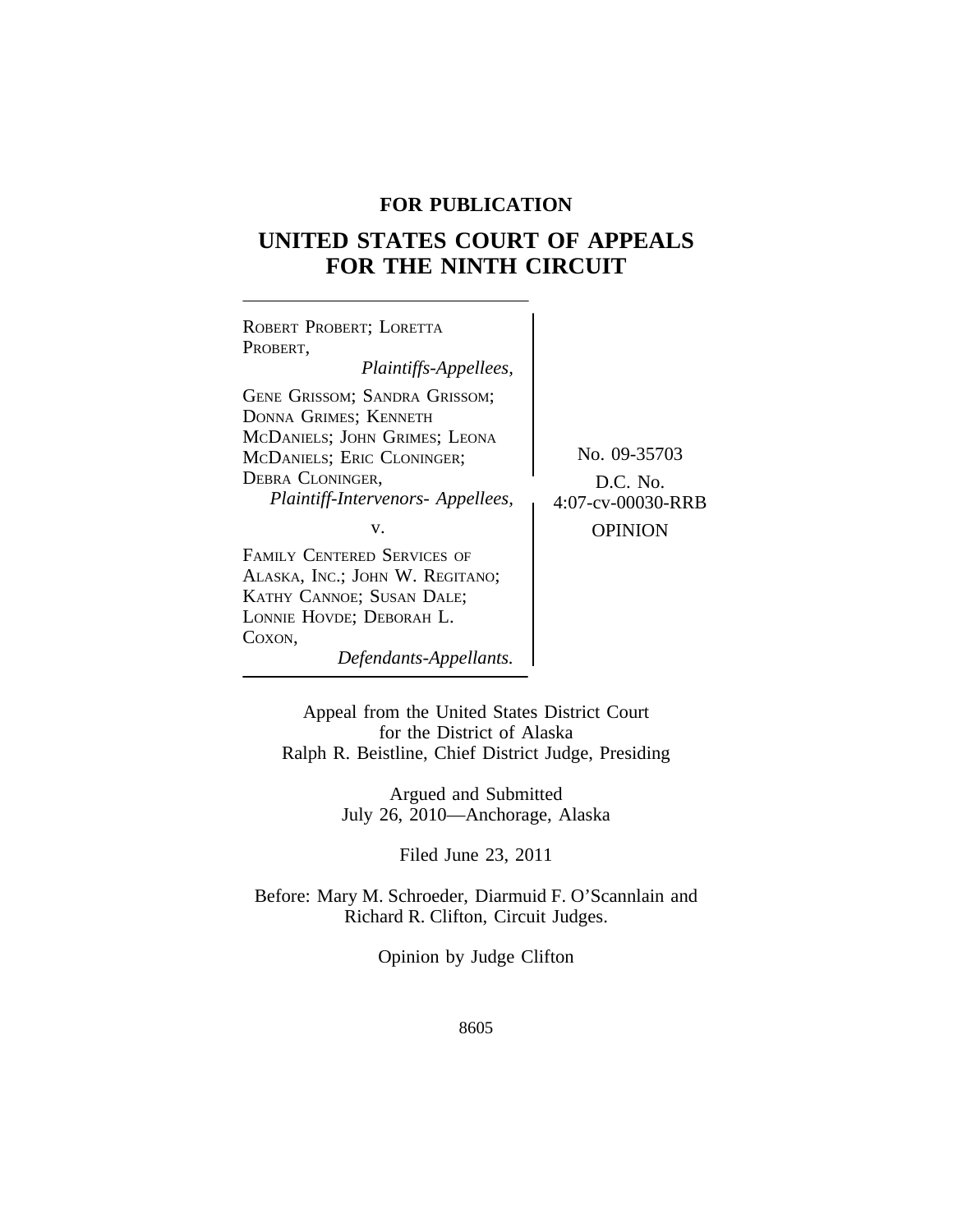#### **COUNSEL**

Kenneth L. Covell (argued), Law Offices of Kenneth L. Covell, Fairbanks, Alaska, for plaintiffs-appellees Loretta and Robert Probert and plaintiffs-intervenors Debra and Eric Cloninger, Donna and John Grimes, Gene and Sandra Grissom, and Kenneth and Leona McDaniels

Richard D. Monkman (argued), Sonosky, Chambers, Sachse, Miller & Munson, LLP, Juneau, Alaska, for defendantsappellants Family Centered Services of Alaska, John W. Regitano, Kathy Cannoe, Susan Dale, Lonnie Hovde, and Deborah L. Coxon.

## **OPINION**

CLIFTON, Circuit Judge:

Defendants Family Centered Services of Alaska ("FCSA") and its officers filed this interlocutory appeal challenging the district court's conclusion that FCSA's Therapeutic Family Homes ("Homes") are covered by the Fair Labor Standards Act ("FLSA") and are subject to its overtime provisions. We conclude that the Homes are not covered by that statute because they are not an "institution primarily engaged in the care of the sick, the aged, mentally ill or defective who reside on the premises of such institution." 29 U.S.C. § 203(r)(2)(A). As a result, we reverse and remand for further proceedings.

#### **I. Background**

Plaintiffs Loretta and Robert Probert and Plaintiffs-Intervenors Debra and Eric Cloninger, Donna and John Grimes, Gene and Sandra Grissom, and Kenneth and Leona McDaniels are married couples who worked as "house parents" in FCSA's Homes. Each Home housed up to five chil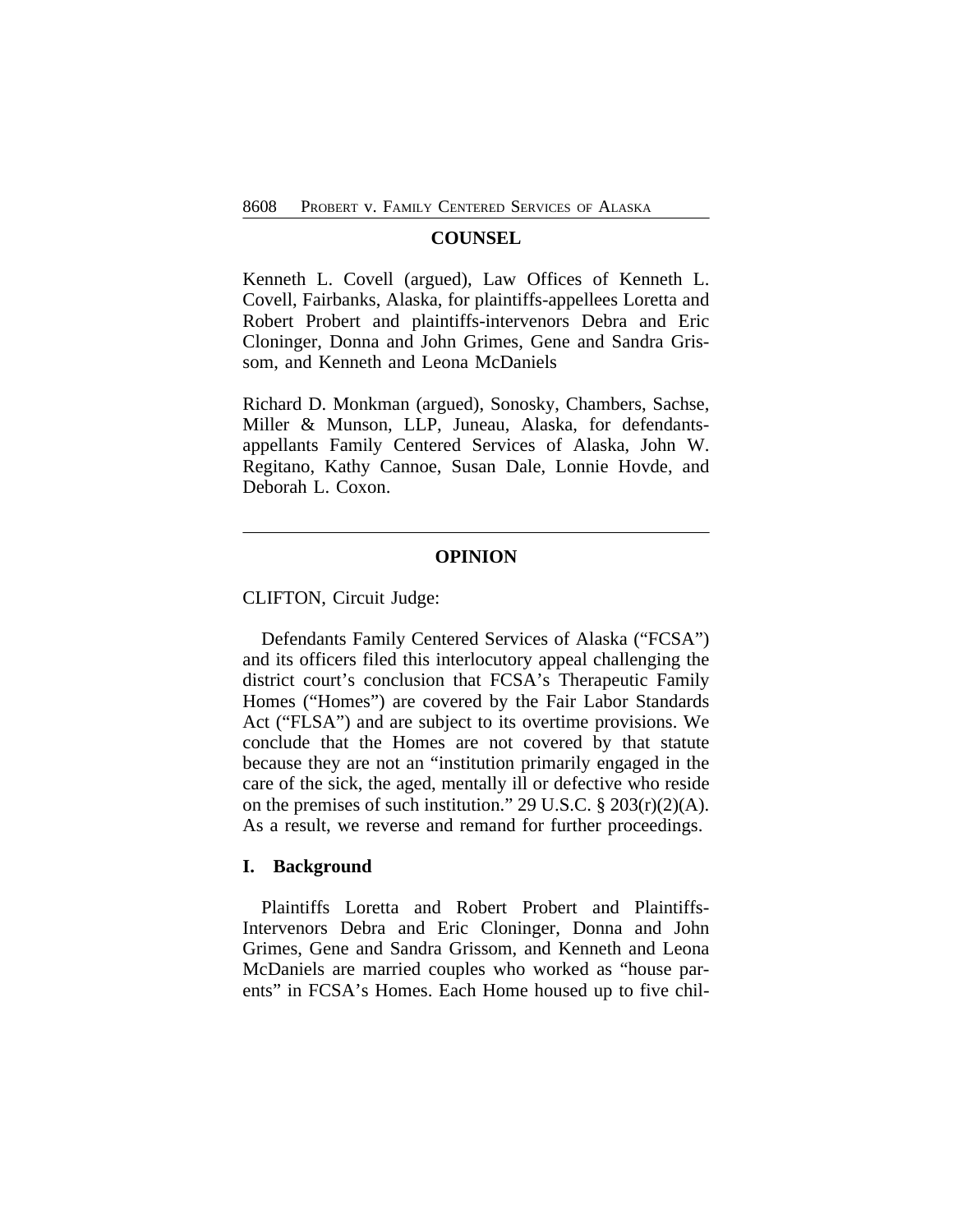dren. All the children were "severely emotionally disturbed" as defined by the Alaska law that qualifies the Homes for Medicaid funding, 7 Alaska Admin. Code § 43.471, and each of the children had at least one diagnosed mental disorder under Axis-I of the current Diagnostic and Statistical Manual of Mental Disorders. The children attended local public schools and participated in other activities away from the Homes. The children participated in group therapy conducted by clinicians in the Homes, but received most of their medical and psychological treatment outside the Homes. Plaintiffs were not licensed medical or social service professionals.

Plaintiffs sued FCSA for overtime pay under the FLSA.**<sup>1</sup>** After denying Plaintiffs' first motion for partial summary judgment, the district court granted a similar motion for partial summary judgment in their favor, concluding that FCSA through its Homes, was operating "an institution primarily engaged in the care of the . . . mentally ill or defective who reside on the premises of such institution,' " 29 U.S.C.  $\S 203(r)(2)(A)$ , and was therefore an enterprise subject to the FLSA's overtime provisions, *id*. § 207(a)(1). The district court observed that the FLSA does not define "institution." As an analogy, the district court looked to a federal Medicaid regulation, not directly applicable to this situation, that defined "institution" as "an establishment that furnishes (in single or multiple facilities) food, shelter, and some treatment

**<sup>1</sup>**FCSA's contracts with the house parents stated the annual compensation and said that the house parents were exempt from overtime compensation. Probert's contract required him to work 40 hours per week, and Loretta Probert's required her to work at least 10 hours per week. But Plaintiffs claim that full-time and part-time house parents alike frequently worked as many as 98 hours per week. FCSA disputes the number of hours each Plaintiff worked, but that dispute is not before us on this interlocutory appeal. The parties also debate whether the house parents were salaried employees, but that question is not before us on appeal, either. We determine only whether the district court correctly determined that FCSA's homes qualified as an "enterprise" subject to the FLSA's overtime provision.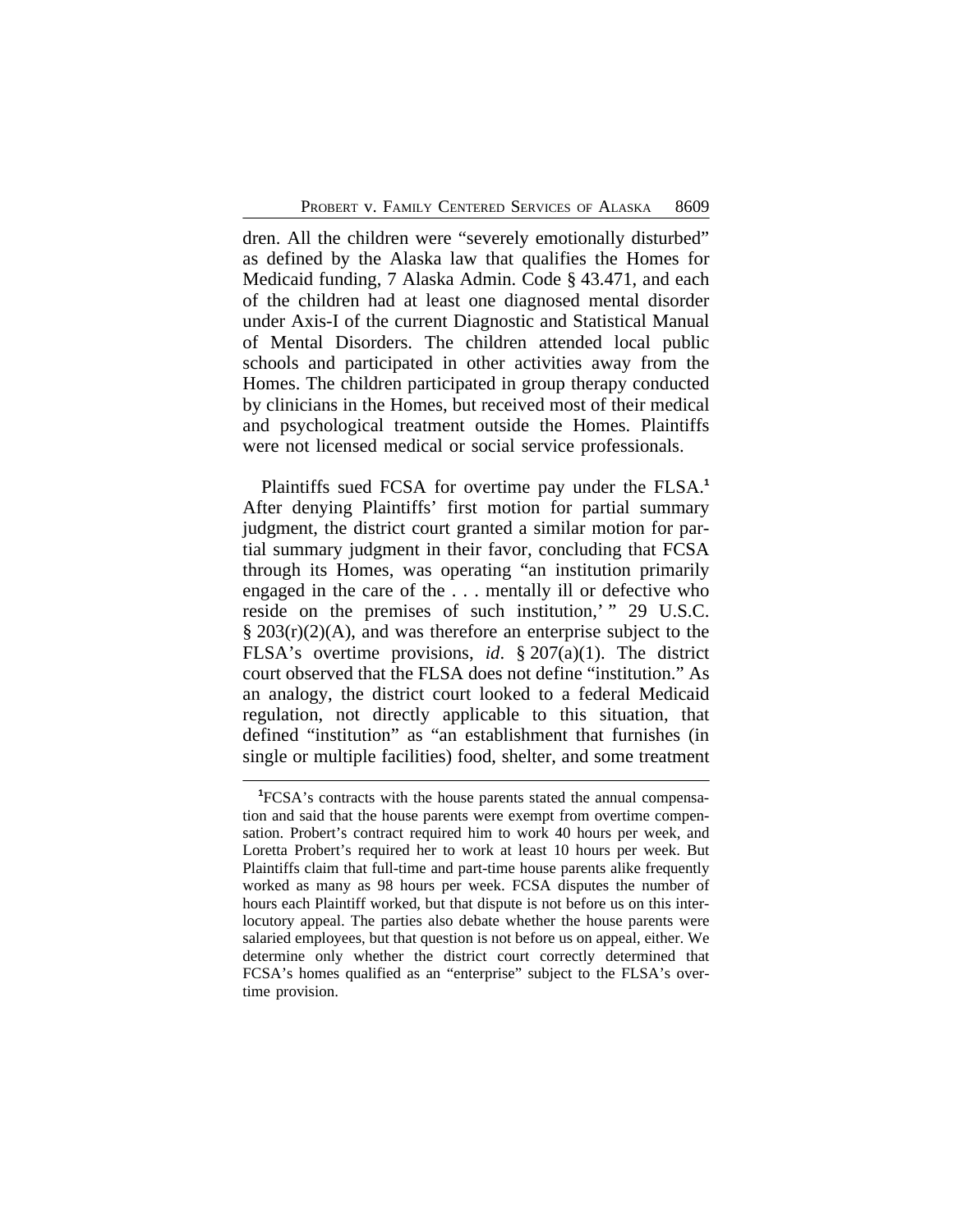or services to four or more persons unrelated to the proprietor," 42 C.F.R. § 435.1010, and concluded that the "Homes (either individually or as a group) could be considered an 'institution.' " The court also relied on FCSA's own website, which described the Homes as "provid[ing] quality residential care to male and female youth ages 6-18 that are experiencing mental health and behavioral issues and are at imminent risk of psychiatric placement outside of their community."

After denying FCSA's motion for reconsideration, the district court certified both orders for an immediate appeal under 28 U.S.C. § 1292(b). We granted FCSA permission to appeal.

### **II. Discussion**

**[1]** The FLSA sets a national minimum wage, 29 U.S.C.  $§$  206(a)(1), and requires overtime pay of one and a half times an employee's hourly wage for every hour worked over 40 hours in a week. *Id.* § 207(a)(1). With certain exceptions not relevant to this case, *see id.* § 213, these requirements apply both on an individual basis to any employee "who in any workweek is engaged in commerce or in the production of goods for commerce," and on an enterprise-wide basis to all employees "employed in an enterprise engaged in commerce or in the production of goods for commerce." *Id.*  $\S$ § 206(a)(1), 207(a)(1). Because of the use of the terms "commerce" and "enterprise," it was originally understood that these statutes did not cover employees of most non-profit organizations.

**[2]** In 1966, however, Congress amended the FLSA to bring certain kinds of non-profit institutions within the scope of "enterprise" coverage. Under the relevant amendment, " '[e]nterprise' means . . . activities performed . . . by any person or persons for a common business purpose." *Id.* § 203(r)(1). Activities are deemed to have a business purpose when they are performed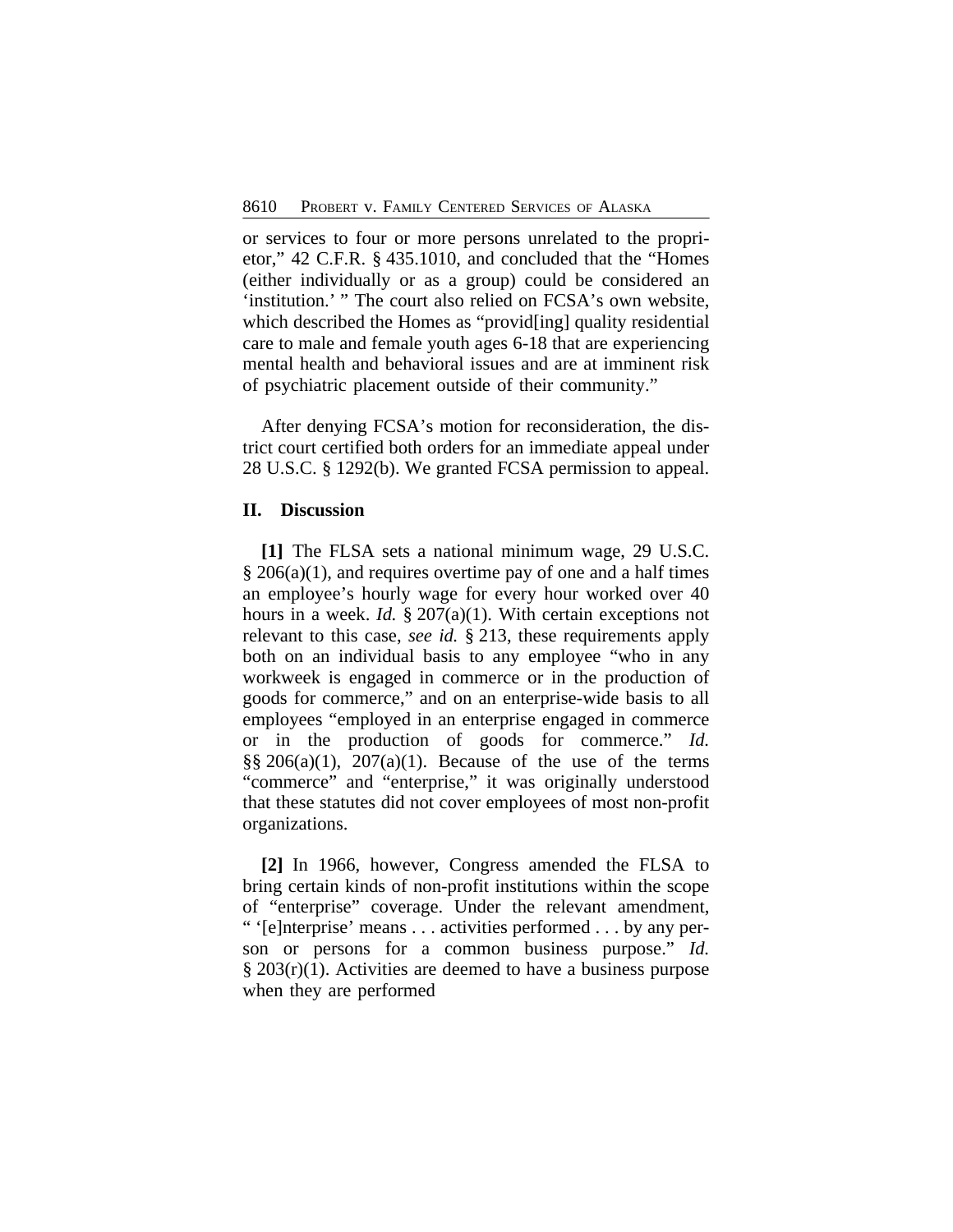in connection with the operation of a hospital, an institution primarily engaged in the care of the sick, the aged, the mentally ill or defective who reside on the premises of such institution, a school for mentally or physically handicapped or gifted children, a preschool, elementary or secondary school, or an institution of higher education (regardless of whether or not such hospital, institution, or school is operated for profit or not for profit).

*Id.* § 203(r)(2)(A). The amendment further provides that such an institution qualifies as an "[e]nterprise engaged in commerce or in the production of goods for commerce." *Id.*  $\S 203(s)(1)(B)$ . Institutions covered by these provisions are therefore subject to FLSA's minimum wage and overtime requirements even if they are operated not for profit.

Plaintiffs argue that each of the FCSA Homes in which they worked is covered by the statute as "an institution primarily engaged in the care of . . . the mentally ill . . . who reside on the premises of such institution." **2** The FLSA is a remedial statute that is "to be liberally construed to apply to the furthest reaches consistent with Congressional direction." *Dent v. Cox Communications Las Vegas, Inc.*, 502 F.3d 1141, 1146 (9th Cir. 2007) (internal quotation marks omitted); *see also* 29 C.F.R. § 779.101 ("An employer who claims an exemption under the Act has the burden of showing that it applies."). Nonetheless, we conclude that the language of the statute does not cover the FCSA Homes, for two primary reasons.

**[3]** The first reason is that the Homes were not "primarily engaged" in providing "care," as that term is used in the statute. The statute refers to "care" in relation to groups with special needs, namely "the sick, the aged, the mentally ill or

**<sup>2</sup>**We assume for the purposes of this appeal that residents of the Homes qualify as "mentally ill."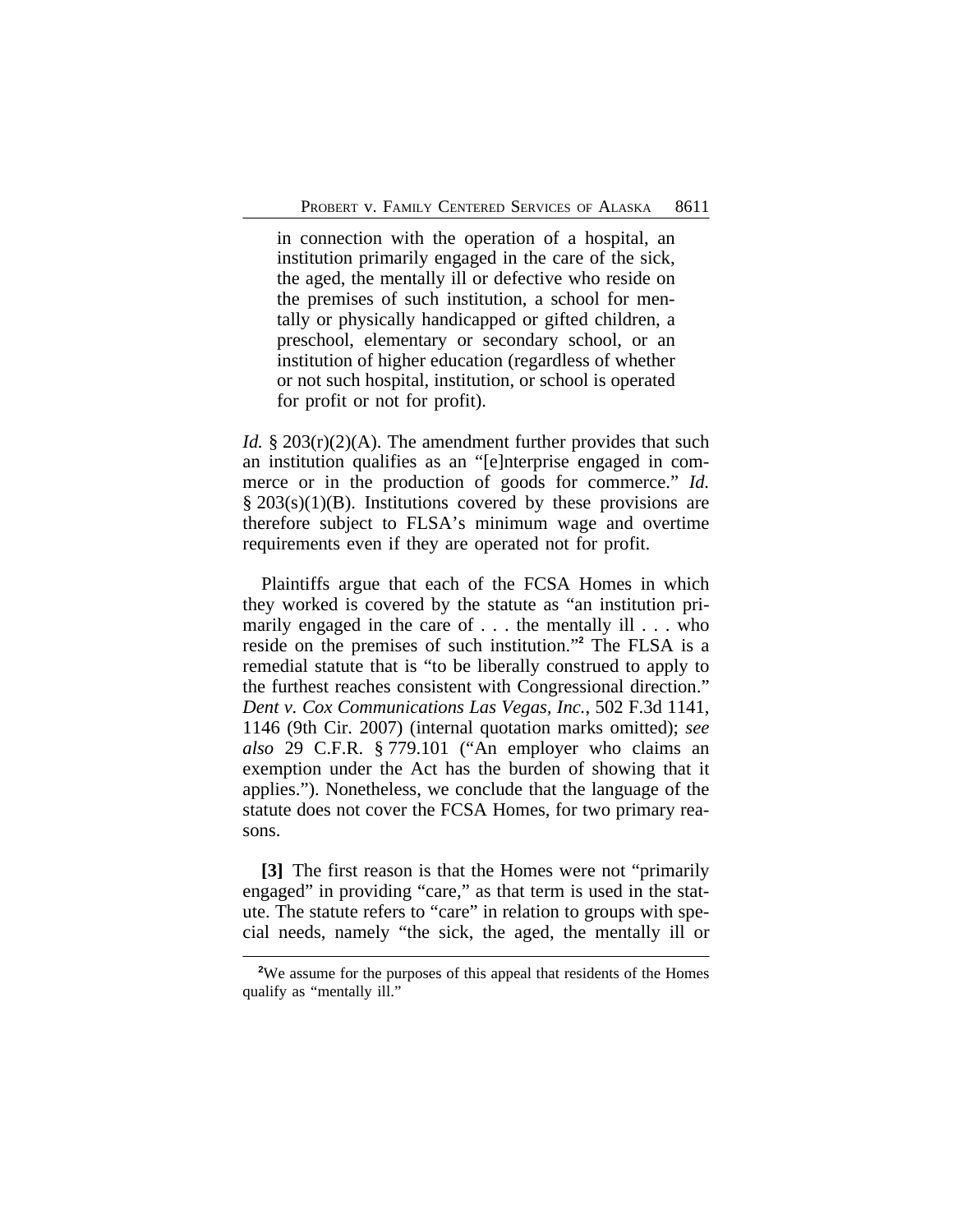defective." 29 U.S.C.  $\S$  203(r)(2)(A). As such, we understand "care" in this context to include something more like treatment. What the Homes primarily provided, as their name suggests, was a home or a residence. As noted above, the children attended school, engaged in activities, and received most of their medical and psychological treatment from medical and mental health professionals outside the Homes. Obviously, for children a home should be more than simply a place to live, and the children presumably benefitted from Plaintiffs' "care" as house parents. But Plaintiffs were not medical or social service professionals and were not primarily focused on providing the type of "care" that those professionals provide.

**[4]** The language of the statute clearly suggests a covered institution must provide more than the general care of a residence. In addition to requiring that the institution's patrons "reside on the premises of [the] institution," the institution must provide "care" of the type that is provided to "the sick, the aged, the mentally ill or defective." If residing on the premises were enough by itself to define the given premises as covered by the statute, then the requirement that the institution be "primarily engaged" in the "care" of the individuals residing there would be superfluous. We are to avoid interpreting a statute in that manner. *See TRW Inc. v. Andrews*, 534 U.S. 19, 31 (2001) ("It is a cardinal principle of statutory construction that a statute ought, upon the whole, to be so construed that, if it can be prevented, no clause, sentence, or word shall be superfluous, void, or insignificant." (internal quotation marks omitted)).

**[5]** Second, the Homes do not appear to us to be "institutions" as that term is used in this statute. Around the time the 1966 amendment was drafted, the Oxford English Dictionary offered the following definition of "institution":

An establishment, organization, or association, instituted for the promotion of some object, esp. one of public or general utility, religious, charitable, educa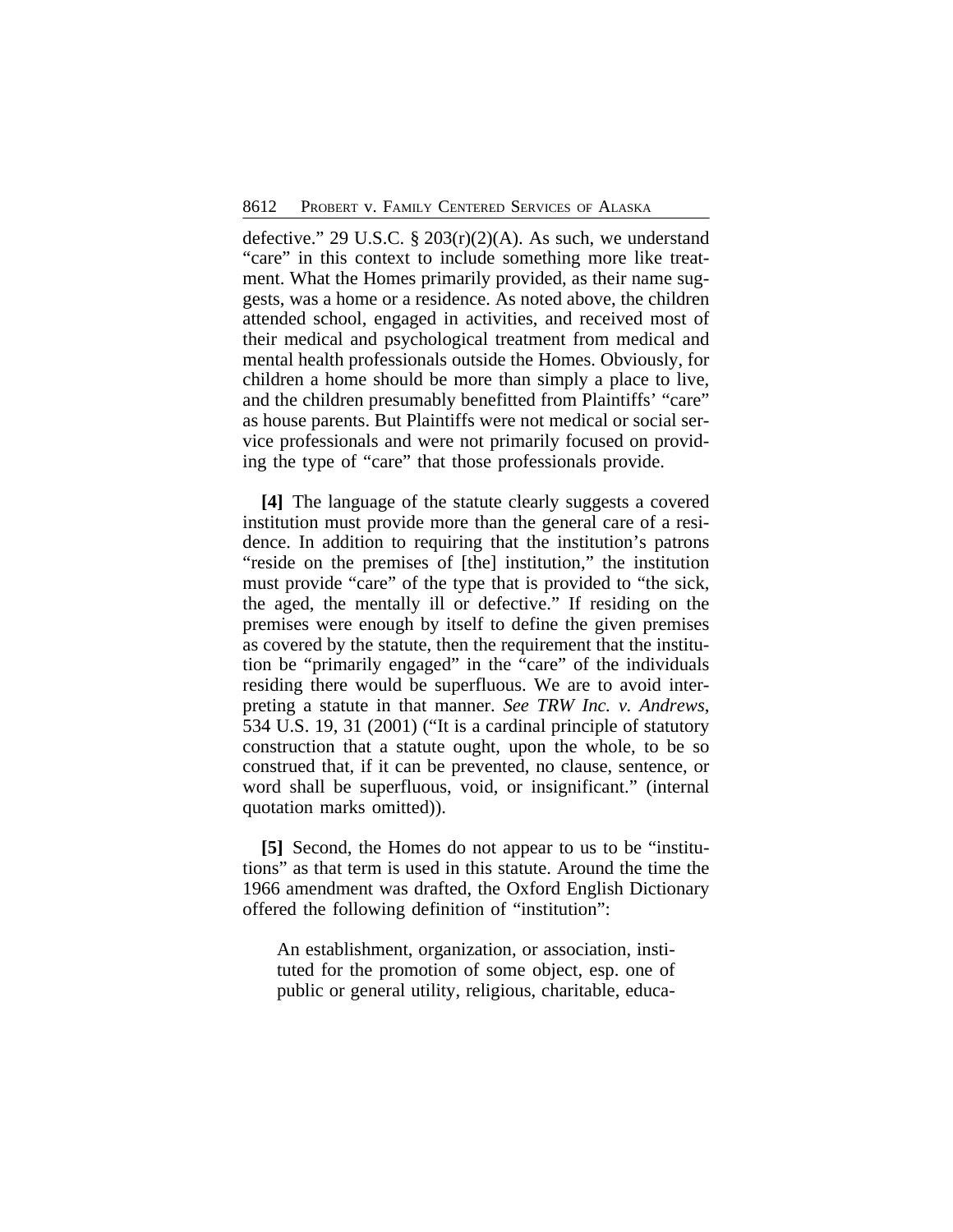tional, etc., e.g. a church, school, college, hospital, asylum, reformatory, mission, or the like; as a literary and philosophical institution, a deaf and dumb institution, the Royal National Life-boat Institution, the Royal Masonic Benevolent Institution . . . , the Railway Benevolent Institution, etc.

5 Oxford English Dictionary 354 (1933, reprinted 1961). The FCSA Homes do not fit well within that definition.

Nor do the Homes fit well with the neighboring parts of the relevant statute. They are not very much like

a hospital, . . . , a school for mentally or physically handicapped or gifted children, a preschool, elementary or secondary school, or an institution of higher education (regardless of whether or not such hospital, institution, or school is operated for profit or not for profit).

29 U.S.C. § 203(r)(2)(A).

**[6]** In ascertaining the meaning of an ambiguous term, "we may use canons of construction, legislative history, and the statute's overall purpose to illuminate Congress's intent." *Ileto v. Glock, Inc.*, 565 F.3d 1126, 1133 (9th Cir. 2009) (internal quotation marks omitted). One of those canons of statutory construction is *noscitur a sociis*, which counsels that an ambiguous term "is given more precise content by the neighboring words with which it is associated." *United States v. Williams*, 553 U.S. 285, 294 (2008). Thus, our interpretation of "institution" should be informed by the other establishments listed in that statute, namely hospitals and schools. Those facilities are staffed by professionals and provide more comprehensive medical, psychological, or educational programs, usually for a much larger population. The FCSA Homes, run by two house parents and housing no more than five children each, seem by comparison out of place. We con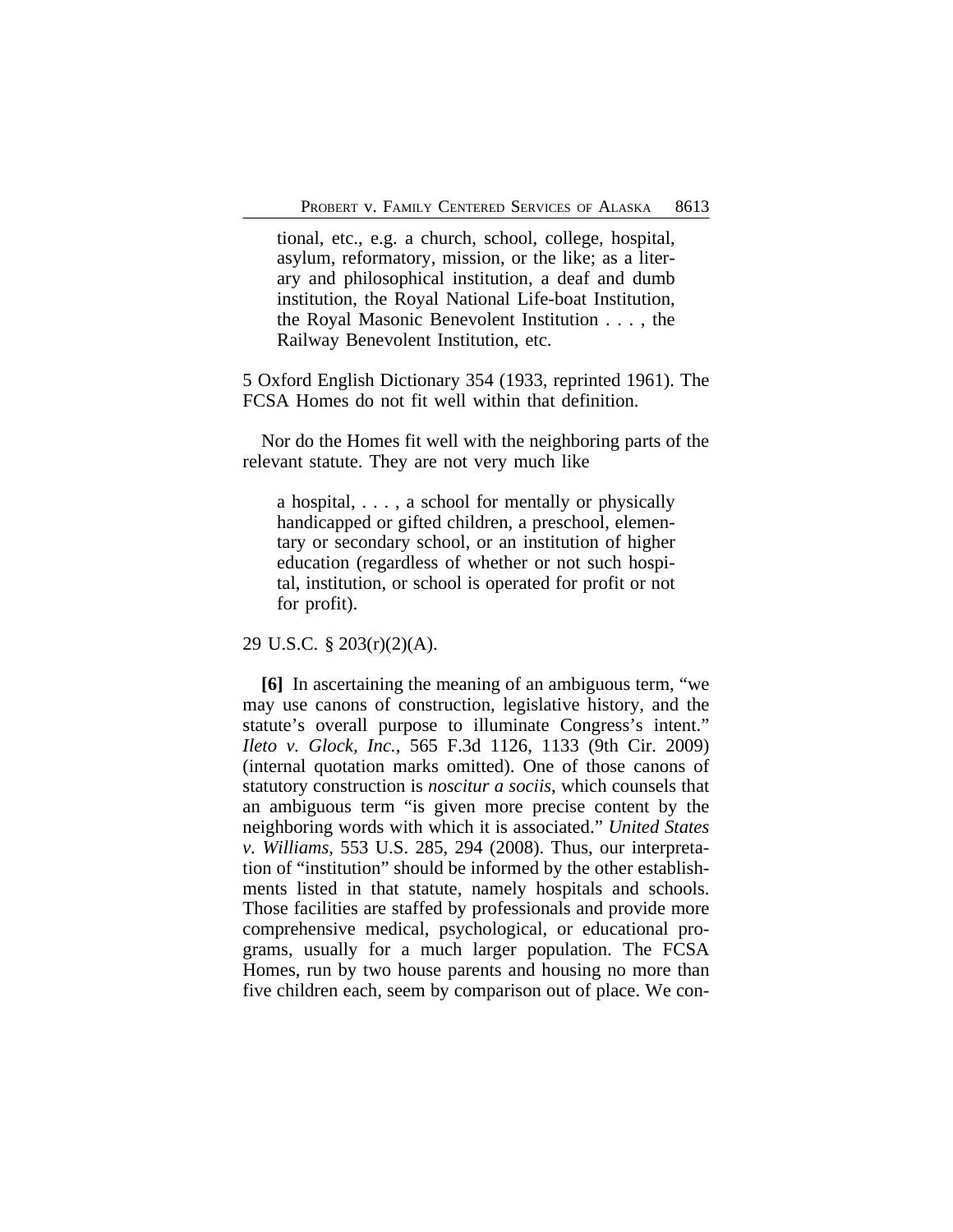clude, therefore, that they are not meant to be included within that list of establishments.

The legislative history of the 1966 amendment to the FLSA does not point to a different conclusion. The Senate report, for example, frequently refers to "hospitals and related institutions" as shorthand for the "enterprises," other than schools, covered by § 203(r)(2)(A). *See* S. Rep. No. 89-1487, at 5, 8, 13, 25, 26, 28 (1966). The report never mentions foster homes or group homes or any other facility similar to the FCSA Homes.

Plaintiffs argue that we should interpret  $\S 203(r)(2)$ (A) to include FCSA's Homes because guidance from the Department of Labor indicates that a reference to "nursing homes" in that provision should be interpreted broadly. *See* Dep't of Labor, Wage and Hour Division, Field Operations Handbook (FOH), ch. 12, § 12g02 ("[Institutions primarily engaged in the care of the aged] are not limited to nursing homes, . . . but include those institutions generally known as nursing homes, rest homes, convalescent homes, homes for the elderly and infirm, and the like."). Plaintiffs argue that by the same reasoning, "institution primarily engaged in the care of the ... mentally ill" should be interpreted broadly to include FCSA's Homes. We disagree.

The FCSA Homes are very different from nursing homes and the related facilities listed in the handbook. The children who live at the FCSA Homes spend much of their time, perhaps a majority of their waking hours, elsewhere. They leave the Homes to attend school, participate in activities, and receive medical and psychological treatment. Residents of nursing homes are not necessarily confined completely to those facilities, but the expectation is that the vast majority of their time is spent there. Those facilities are also staffed with professionals, not simply house parents, and residents may be expected to receive substantially greater "care" in those facilities.